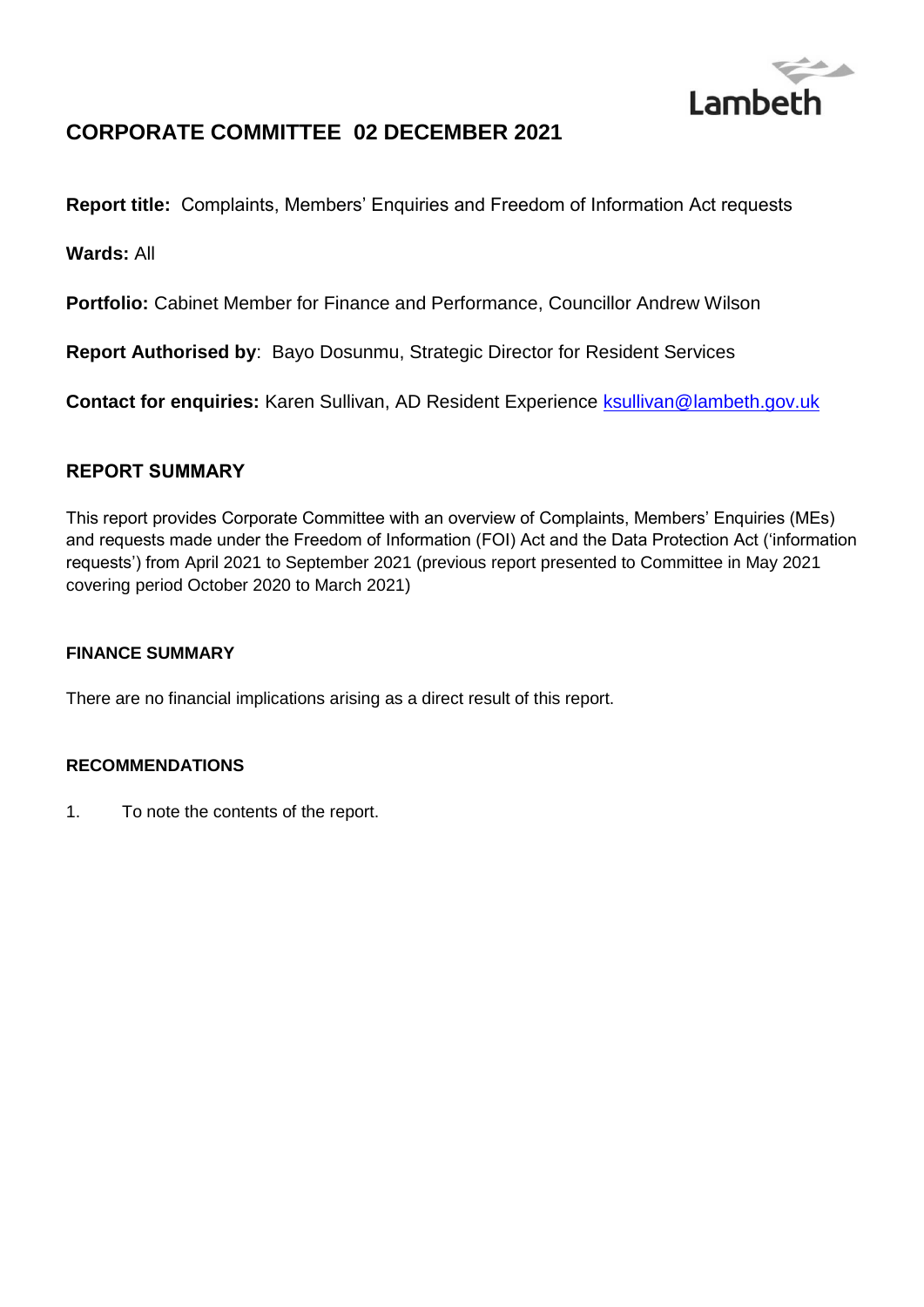## **1. CONTEXT**

- 1.1 This report for Corporate Committee provides an overview of complaints, Members' Enquiries and information requests (under the Freedom of Information Act 2000 and Data Protection Act 2018) received by the Council during the second six months of 2021/22.
- 1.2 To note Members asked for a trend comparison for the previous period, which is contained throughout the report.
- 1.3 In May 2021, members were pleased with how the report was shaping up and asked for the next report to continue in the same format;
	- To build on the previous well rounded report on the Corporate Complaints Unit's Improvement Plan
	- To continue to provide a comprehensive study of Member's Enquiries.
	- To continue to provide details of lessons learnt as a result of case management
	- To provide feedback and benchmarking from other local authorities (LA's). Reporting numbers (benchmarking) and the LACS group (Local authority customer service) has taken a back seat during Covid-19, and data sharing has not been forth coming
- 1.4 Members are also asked to note that the design of target operating model for customer experience is completed. The service is now in delivery phase. This enables the service vision and culture to better align towards the borough plan and members aspirations.

## **2. PROPOSAL AND REASONS**

- 2.1 The Council has a two-stage complaints process. The first stage is dealt with by the service that has been complained about (Local Resolution) and the second stage (or Final Review) is investigated independently by the Corporate Complaints Unit. If the customer feels their complaint has not been resolved after the second stage, they can escalate their complaint to the Local Government Ombudsman (LGO).
- 2.2 For the period 1 April 2021 to 30 September 2021, we received 9,041 new cases (up from 7323 during the previous reporting period). Local Resolution made up 33.8% (previously 25.4%) of the total number of cases received. Resident Services received 6,743 cases (previously 5,430), 78.3% of the total number of cases received into the Council. Annually we received 13,974 cases for 20- 21 up from 12,446 cases for the period 1 April 2019 - 31 March 2020.
- 2.3 However, Member Enquiries generated the largest volume of enquiries over the six-month period where we received 4,037 requests (previously 3,534 for the previous period and 3,637 for the same time last year) totalling 44% of overall cases received.

## **Case-management Volumes 1st April 2021- 30 September 2021**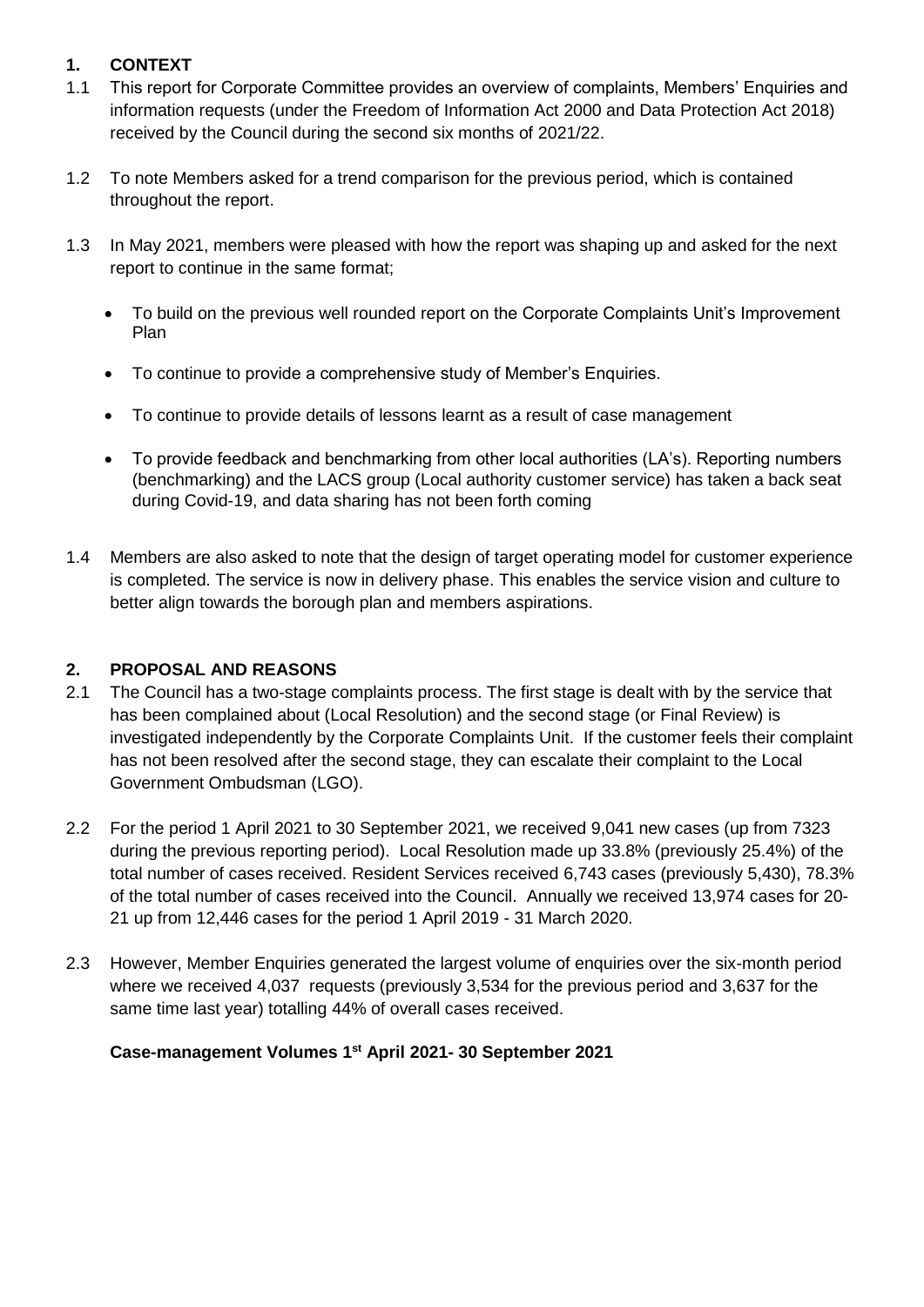

#### **Performance comparison April 2021-September 2021 v's October 20-March 21**

| <b>Cases</b>                         | <b>Volume</b><br>Apr 21-<br>Sept 21* | %<br>Total | <b>Volume</b><br><b>Oct 20-</b><br>Mar 21* | $\%$<br>Total | <b>Volume Apr</b><br>20- Sept 20 | $\%$<br>Total |
|--------------------------------------|--------------------------------------|------------|--------------------------------------------|---------------|----------------------------------|---------------|
| Local<br>Resolution                  | 3,055                                | 33.80%     | 1,861                                      | 25.40%        | 1,480                            | 22.30%        |
| Final<br>Review                      | 316                                  | 3.50%      | 210                                        | 2.90%         | 189                              | 2.80%         |
| <b>LGO</b>                           | 53                                   | 0.60%      | 35                                         | 0.5           | 31                               | 0.5           |
| <b>FOI</b>                           | 1,015                                | 11.20%     | 1,235                                      | 16.90%        | 934                              | 14.10%        |
| Member<br><b>Enquiries</b>           | 4037                                 | 44.70%     | 3,534                                      | 48.30%        | 3,627                            | 54.60%        |
| Subject<br>Access<br><b>Requests</b> | 538                                  | 6.00%      | 424                                        | 5.80%         | 353                              | 5.30%         |
| <b>Disclosure</b><br><b>Requests</b> | 19                                   | 0.20%      | 17                                         | 0.20%         | 25                               | 0.30%         |

\*Rag indicates direction of travel on volumes, whereby increased volumes are red

2.4 At the first stage of our complaints process 3,055 of our residents were unhappy with the level of service the Council provided over the 6-month period (up from 1,861 cases during the previous period and 1,480 for the same time last year). 2,574 residents were due for a response within this time, and we achieved a response rate of 85.94% against a target of 90%. Performance has improved by 1.6% on the previous period, despite the increase in volume.

#### **Top 5 Complaint Reasons**

Our top 5 complaint reasons changed when compared to the last period. The top root cause was related to service requests with 381 cases raised (previously 168 cases), the  $2^{nd}$  root cause with 218 cases was complaints against council decision and policy, which is a new top 5 root cause. The 3<sup>rd</sup> area with 207 cases recorded was failure to deliver a service (up from 175 cases). In 4<sup>th</sup>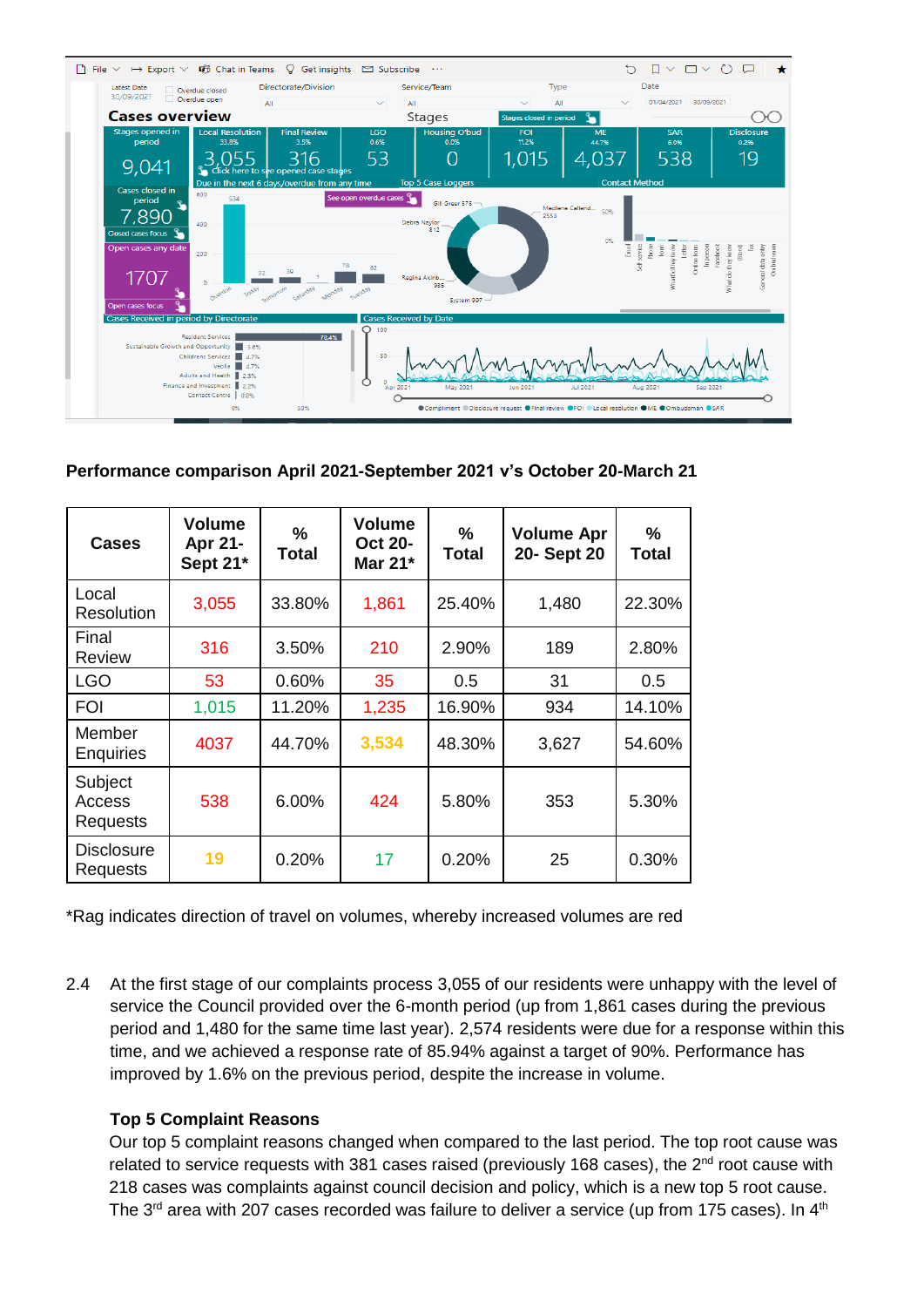place we received 198 cases under "not to the quality expected" and in 5th place with 173 cases was failure to do something (up from 106 cases).

In the UK, an emerging trend during the pandemic for customer care is an increase in customer expectation. As services have evolved and changed, so has customer expectation. This seems to reflect in the complaints against council decision, which is a new top root cause and complaints about the quality of service not being up to expectation. The council, through its customer experience strategy, will look to improve this position.

124 stage 1 cases related to events, a growing commercial area for the council. There are further trends recorded below around noise and nuisance, which provides further insights. Again, there seems to be a parallel with coming out of lockdown during the summer and an increase in borough activity. Covid previously featured in a top root cause and increased activity may be representative of resident's anxiety, which was also noted in the most recent resident survey.

For all case management a new lesson learnt field has been surfaced into reports. Whilst the volume recorded is low but increasing, we can glean some insights from the 37 lessons learnt, 50 compensation outcomes and 7 compliments recorded:

- 27% of improvements have been to make additional information available to customers
- 20% of actions have focused on a review and refresh of staff training
- 16% of cases has led to additional inspections taking place
- 11% of cases has led to a review of resources
- 10% has seen a review in literature, information or service
- 9% of cases have been discussed at team meetings for lessons learnt
- 5% has led to a change in partner working
- 2% were resolved with an effective apology
- Additionally, 50 cases of compensation were recorded to a value of £6,027. Of these, 45% was related to a delay in service provision, 43% as a gesture of goodwill, 8% in relation to time and trouble, 1% reimbursement and 1% recorded as other.
- 7 compliments were recorded during this time: 3 recognising the quality of service, 1 for customer care, 1 for cleanliness, 1 for availability of the service and 1 for the quality of service provided
- 2.5 At the second stage of our complaints process we received 316 final review complaints (up from 210), and made 236 decisions during this period, achieving a response rate of 88.39% intime against a target of 90%. Performance has decreased by 0.9% on the previous period, which should be viewed in the light of the 50% increase in volumes received.
- 2.6 There has been a slight increase in the volume of final review complaints received that relate to resident services from 87% to 90% in this period. The top 5 areas included are housing repairs (51), parking services (48), housing needs (37) home ownership 23, and housing management south (22). It should be noted that the volume of final review complaints received represents 10% of the local resolution complaints received which is within the corporate 12% escalation target from local resolution to final review.

We did not uphold 48% of final review complaints (down from 57%), while the volume of upheld cases either wholly or in part, increased from 33% to 44%. This may indicate that further work needs to be conducted at the earlier stages of the complaint process to improve the quality of responses and steps taken resolve complaints effectively. It should also be noted that just under 1/3 of the upheld final review complaints were not upheld at local resolution stage, which indicates that greater attention is needed to ensure that we are reaching the correct decisions at the earliest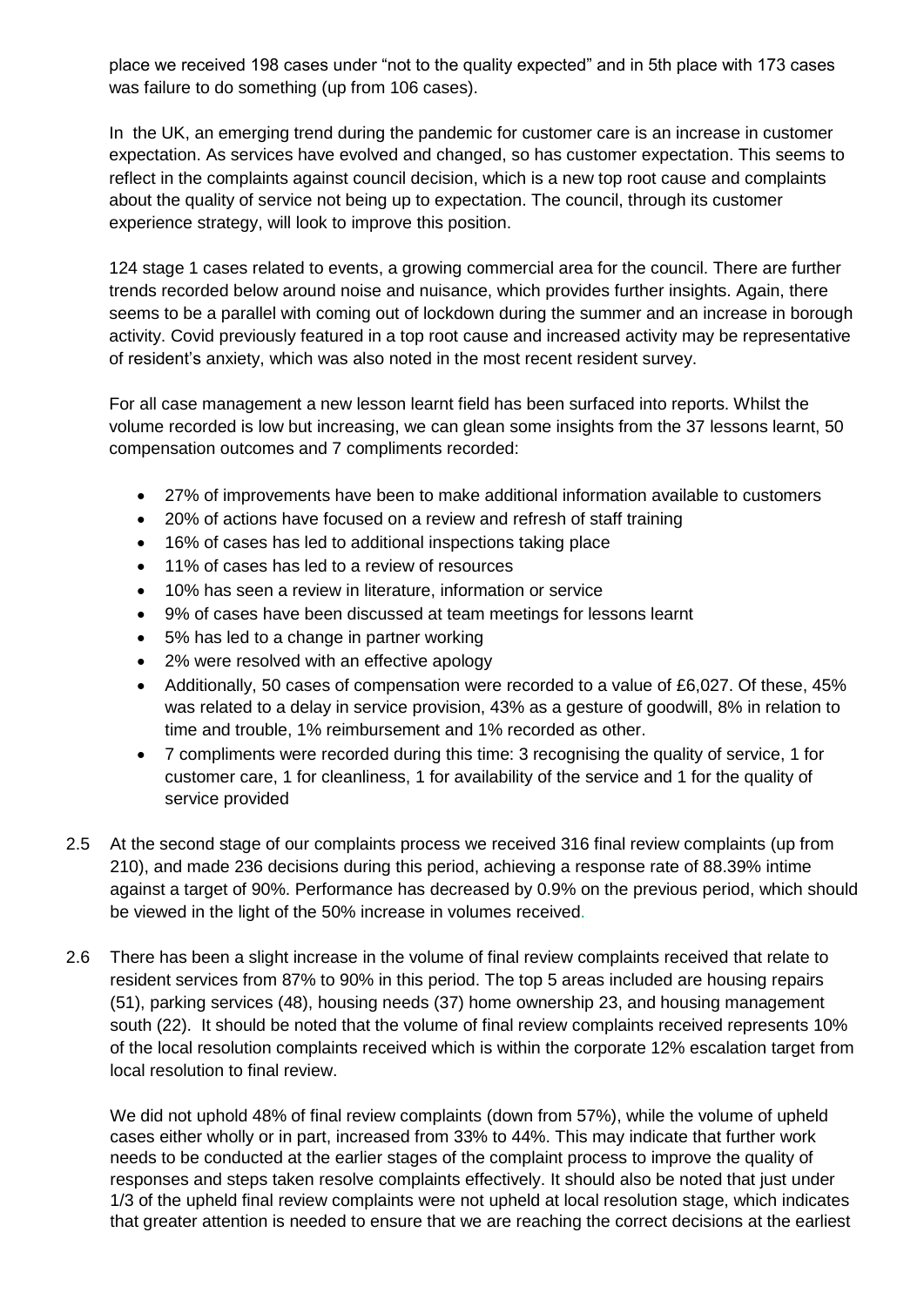possible opportunity. This in turn would reduce escalation and increase customer satisfaction. The remaining cases were either outside jurisdiction or withdrawn because a resolution was achieved with the need for a final review investigation. for decision.

A deep dive into final reviews took place during this period and several improvements were proposed as a result. This includes a fortnightly housing service improvement meeting where feedback is provided on final review and LGO complaints that have been upheld, and lesson learned that have been identified.

2.7 The following is an example of lesson learnt from final review stage:

#### **Homeless prevention UFN3849673**

The customer raised concerns with how a homeless prevention assessment was conducted. The customer felt there was a lack of care and compassion shown, leaving them feeling unsupported.

A full apology was issued and the case was allocated to another officer to ensure that the assessment was conducted in a compassionate and professional manner. In addition, further training and advice were provided for staff to ensure that homeless prevention plans are completed in a caring manner in collaboration with customers to ensure that they are informed and engaged at every stage. The service have introduced a clear internal procedure which explains to officers what our statutory duties are and how and when they are administered.

2.8 We received 53 Ombudsman cases (up from 31) for this reporting period, with 41 (77%) concerning Resident Services, as was the case in the previous period. The remaining cases related to Children's Services (13%), with rest being spread across Sustainability & Growth, Adults Services, and Finance & Investment. The volume of ombudsman cases received represents merely 2% of the local resolution complaints received, and only 17% of the final review complaints received, which clearly demonstrates the value in delivering an effective complaint process.

The top 5 service areas were

- Housing Needs
- Parking
- **•** Housing Repairs
- Children's Social Care
- Accessible Transport & Planning

It should be noted that the volume of parking cases was reduced by more than half from 31% to 15%, and of all the parking cases received all but 1 were closed at the assessment stage without the need for an investigation, as the LGO have decided that a formal investigation was not warranted.

#### **LGO Decisions**

There were a total of 40 decisions in this period. In 25 (63% up from 56%) cases the LGO decided not to investigate as the matter was either outside jurisdiction or no further action was required as they were satisfied with the outcome. Of the remining cases 2 were not upheld, with the remaining 11 being upheld in full or in part. The upheld cases accounted for 28% of the decisions received in comparison with 40% in the previous period, which may be indicative that we are getting better at effectively resolving cases internally.

This indicates that our internal complaint process is working effectively to resolve customers' concerns and achieve a suitable resolution in more than half the LGO decisions received. While there has been a marked increase in the volume of final review complaints, there are fewer cases being upheld by the Ombudsman, and through working with the ombudsman, we have more cases passed back to us to consider through our internal process.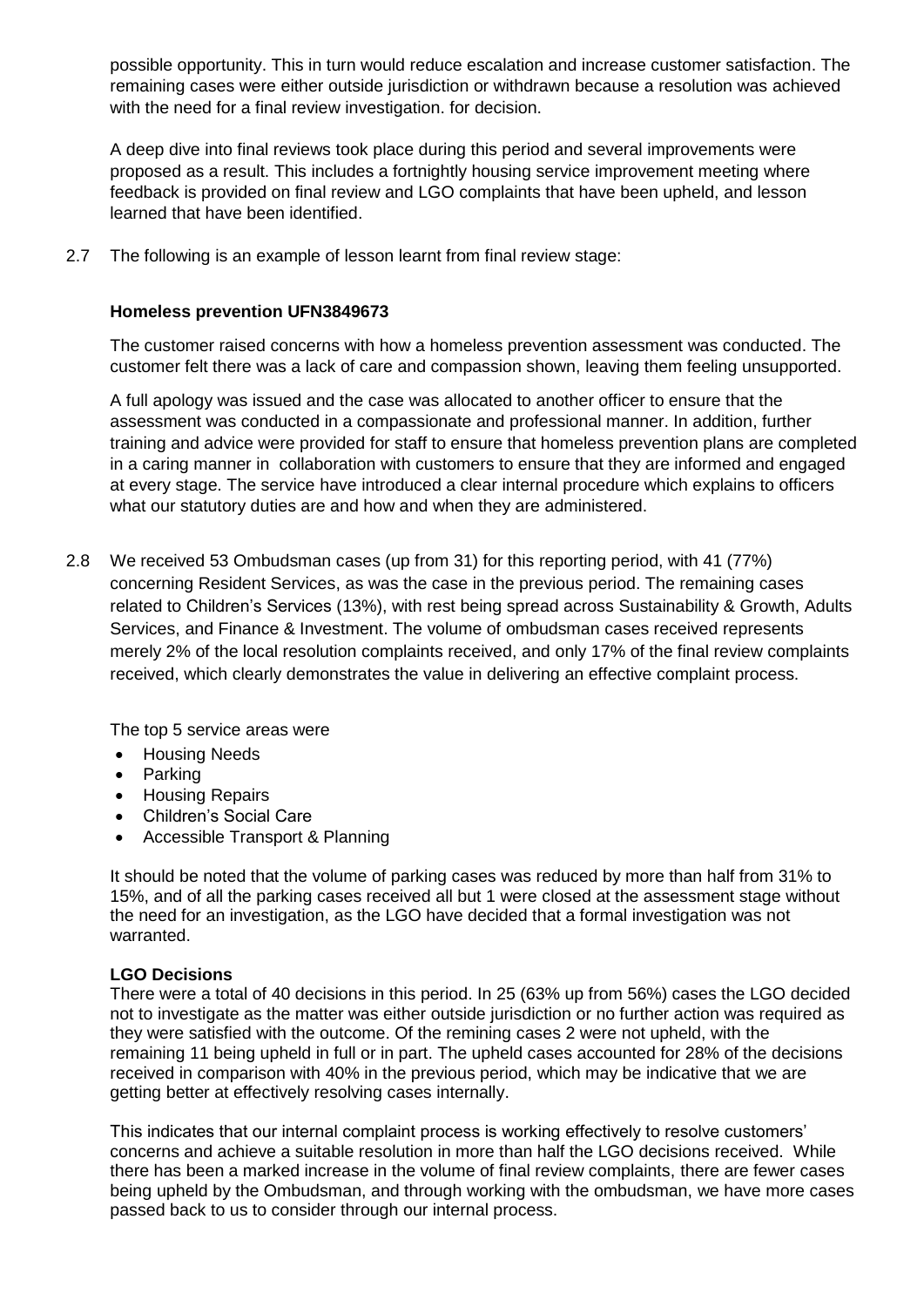Taking a closer look at the upheld cases 64% related to Resident Services. While 18% related to Children's Social Care, and Noise respectively, the remaining cases were spread across a range of council services.

A sample of lessons learned from upheld cases are summarised as:

#### **Public Protection (20 005 845) June 2021**

The customer complained that the council had not properly dealt with the noise complaint because, it failed to comply with noise and pollution control enforcement policy, it did not install noise monitoring equipment, and failed to take enforcement action about noise and licencing complaints.

The LGO concluded that the council was at fault because it did not respond to the noise complaints within the right time and did not investigate noise suppression measures. The Council has agreed to assess noise suppression measures within 3 months of the decision.

#### **Children's Social Care (20 013 653) August 2021**

The customers complained that the Council has reneged on a promise it made in 2018 to prioritise them for social housing. Their complaints were upheld at Stage 2 and Stage 3 of the Council's statutory complaints process, which recommended that the family be supported to secure suitable social housing or affordable private accommodation.

. Based on the evidence the LGO concluded that that the council were at fault for not abiding by SGO (special guardianship order) plan which stated that the customers should be prioritised for social housing, however the customers had very specific needs as to the type of property they required. The LGO were satisfied with measures the council had put in place, having awarded the customers the highest priority and providing a list of properties they are able to bid for. The measures put in place prior to the LGO's intervention were sufficient to remedy the fault identified and no further action was required.

#### **Test & Trace Payments (20 013 474) September 2021**

The customer stated that he was wrongly refused a test and trace support payment, and that the council had imposed a 14-day deadline, which was not mentioned on its website or during the online application process. He felt that the council's refusal and was insulting and raised concerns that his complaint responses did not address all his concerns.

The decision was that the council was not at fault for refusing a COVID-19 test and trace payment to on the grounds his application was late. However, it was at fault for not making it clear to potential applicants that a deadline applied. It has since changed the information on its website to reflect the current Government Guidance. While the complaint response did not specifically refer to a video the customer had provided the LGO were satisfied that, the council provided appropriate information to show why it refused a payment.

#### **Member's enquiries**

- 2.9 4,037 Member Enquiry requests were received during the 6-month period compared to 3,534 in the previous 6 months). Of the 4,037 cases received 3,262 were Resident Service-related accounting for 81% (up from the previous period 2883) 311 cases (previous period 272 cases) were raised for the Sustainable and Growth Directorate with 158 for Veolia (previous period 104 cases) and 111 for Children Services (previous period 118 cases). Adults had 118 cases (up from 91 cases), Finance had 46 cases and Legal and Governance 15 cases.
- 2.10 3,948 ME cases were due to be completed in this period and the council achieved a performance of 85.21% cases closed in time. This is up from 78.15% when compared to the last period
- 2.11 65% of these cases were linked to basic request for information or for a service (previously 46%). The increase in this field is due to a previous categorisation, where ME was identified as the root cause on 20% of the cases. This field has been removed. 7% of cases were categorised as a delay in service (previously 6%) and 5% were categorised as council policy.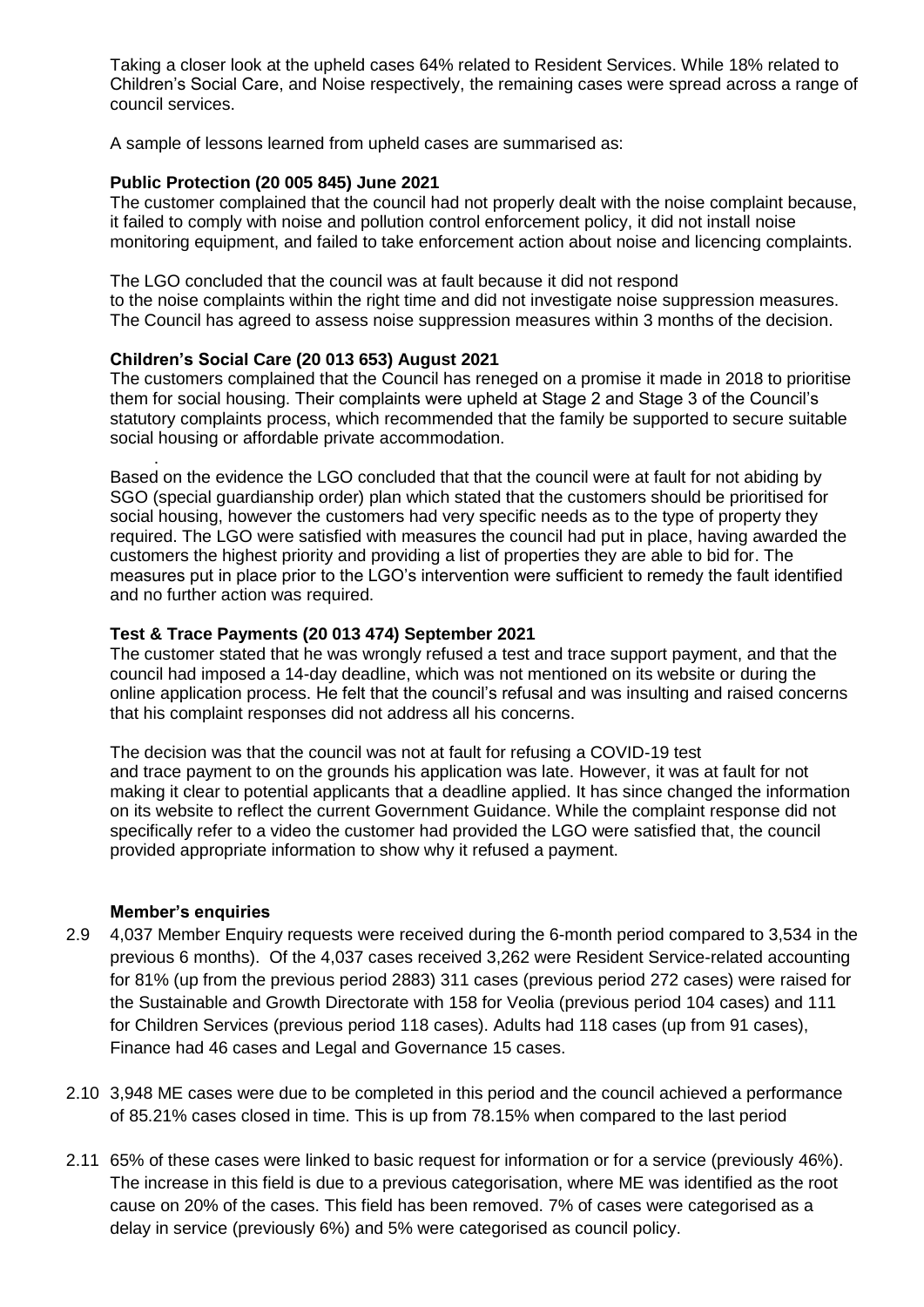- 2.12 Taking a deep dive into MEs, housing appear in 8 of the top 10 areas in terms of volume of cases raised and the relevant heads of services and assistant directors have provided the following insights and improvements.
- 2.13 Housing allocations and Voids received 293 cases. The majority of cases related to service and information requests, for example updating a tenant on their transfer application or an applicant enquiring about their status. Casework relating to voids is low, but operational problems continue partly as a result of the pandemic, but primarily because of the transition to the new contractors which resulted in a significant increase in the reletting time. A full report on void property management has been published for the 16 November Scrutiny Committee.
- 2.14 Grounds Maintenance had 244 cases in total of which 184 were service requests. This is a reflection of the Lambeth Landscapes service bedding in and the service changes that have been made. This includes not using glyphosate to control weeds and reducing mowing to improve biodiversity. Much relates to the need to improve communication with residents about the service and to this end a newsletter is being written for delivery before Christmas. Regular performance meetings are held between Housing Services and Lambeth Landscapes to ensure the grounds maintenance service improves.
- 2.14 87 general tenancy enquiries were received during this period with the vast majority being service or information requests – the numbers and types received are similar to those reported in the first period. The plan to hold estate based surgeries continues to be developed and we are currently undertaking risk assessments of identified venues. In the meantime, Neighbourhood Housing Offices are conducting both home and virtual visits, as well as working in partnership with colleagues in other service areas such as responsive repairs, Estate Services, Tenancy Enforcement and Community Works, to ensure residents receive a good level of service
- 2.15 The housing team have shared a number of insights implemented based on the 117 antisocial behaviour (ASB) cases (up from 98) received during this time.

During the summer period, as the temperature rose, we experienced a large increase in reports of ASB/Nuisance, especially noise related. Due to Covid, our noise response service and tenancy enforcement intervention were largely telephone based. This led to a feeling amongst residents that they're missing out on our usual quick and responsive service sending officers promptly to witness and gather data that could be used for enforcement action.

The Covid pandemic also affected and limited the range of enforcement actions we're able to deploy. As the pandemic eases, these restrictions will also ease leading to service improvement.

In terms of lessons learnt, we should have communicated to customers the issues we're experiencing and what we're doing to lessen the impact.

2.16 There were 186 general repairs enquiries and 120 floods and leaks reported during this time

Our new repairs contracts went live in July and are being embedded. The contracts through their KPIs and tender model have a strong customer focus aiming to provide a step change in the way we provide repairs services.

Leaks and floods are often complex to resolve involving multiple service areas including different housing teams, contractors and Social Care. There may be access issues requiring legal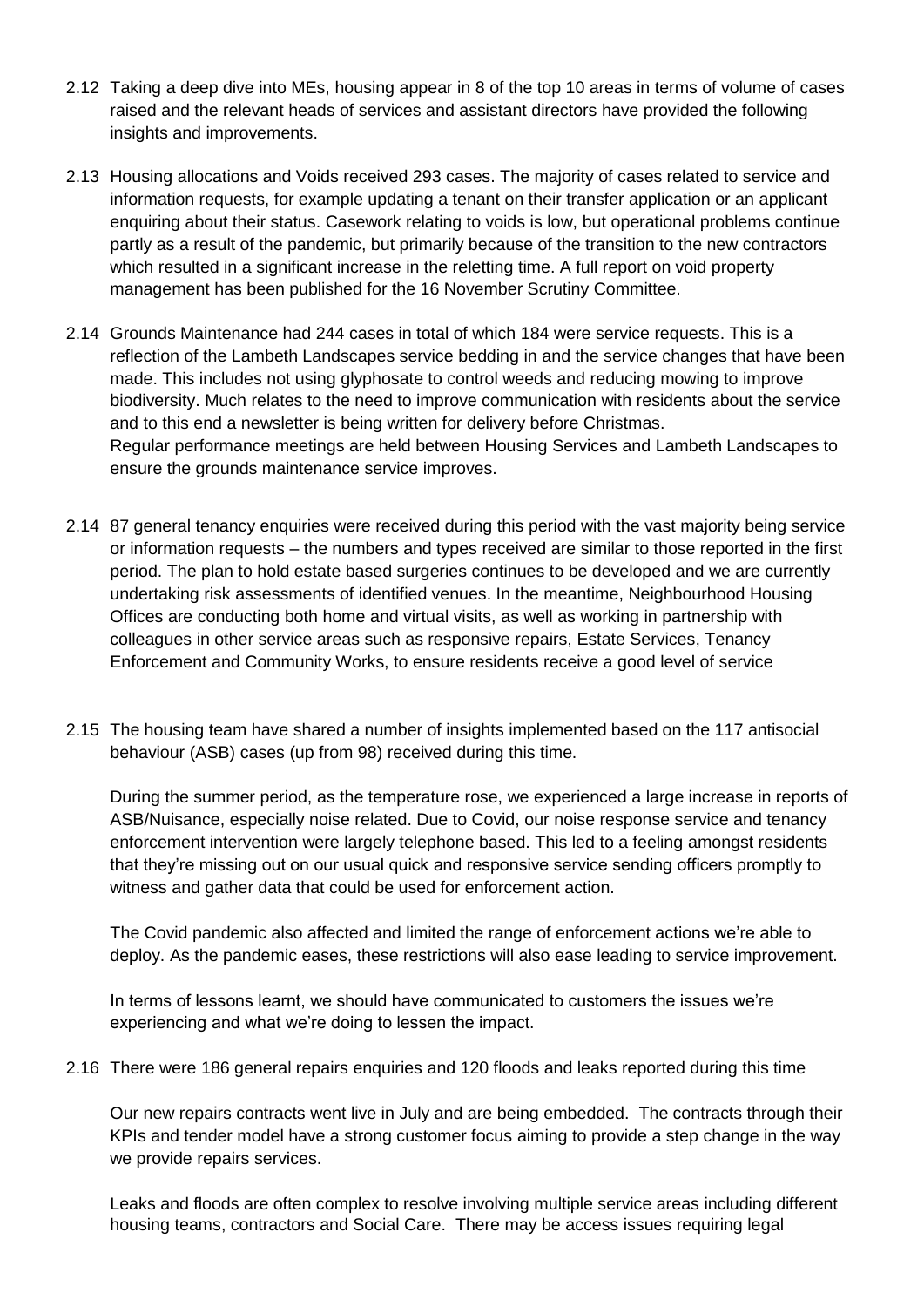intervention or support required to resolve hoarding. To improve our handling of these complaints we are undertaking more detailed process mapping of leak scenarios, with particular focus on situations where more than one contractor may be involved.

We are about to appoint a new Strategic Asset Partner, who will be embarking on a programme to stock condition surveys. This combined with insight brought by an analysis of our repairs data will give us a much better picture of our stock and where the investment priorities should be enabling investment to be better targeted and help reduce complaints.

2.17 Over the course of the past 6 months Lambeth Homelessness Prevention Service has taken approximately 2400 applications from residents seeking housing advice and assistance. We have successfully prevented the homelessness of 70% of all customers owed the Prevention Duty in Quarter 1 and 75% in Quarter 2; both results significantly above the London average of 60%.

Demand at Lambeth continues to be significantly higher than the pre-Covid 19 average and indications are Lambeth is one of three Local Authorities most significantly impacted in London. To manage this increase in demand we have made significant changes to our administration in recent months, creating a small team of 5 junior officers led by a team leader tasked with the administration of appointments, responding to correspondence and giving basic advice. This has significantly improved our backlog of cases and this is perhaps demonstrated by the 3 MEs relating to delays when put into context of 2400 applications over the period.

Of the 84 MEs, 34 are service requests which reflects Members knowledge of our statutory responsibilities. The 28 information requests are varied and demonstrate the complexity of the homelessness legislation and its impacts, particularly on Council tenants. For all Homelessness Applications a formal decision must ultimately be made within the statutory framework and timescales. Some customers are dissatisfied with the outcome of timescale of the decision but all decisions have a statutory right to independent review and in most cases, customers will be directed to this process.

Lambeth Homelessness Prevention is currently undergoing recruitment for three posts which it is hoped with further improve the Service provided to residents. Across Housing Needs we are currently reviewing how we can change the way we are structured in order to further improve customer service and improve the outcomes we achieve.

2.18 For temporary accommodation 48 cases were service requests - This is expected given that we have over 3000 households in temporary accommodation and approx. 400 new approaches for housing advice each month. The majority of these requests relate to; repair requests, further housing advice and residents requesting to move to alternative accommodation.

28 cases were information requests. Applicants are entitled to request a review of their temporary accommodation, which will often result in them requesting information from their housing file. Information requests are also received regarding alternative housing options and the housing allocation scheme.

26 cases relate to a delay, a failure to do something and inadequate service delivered by a third party. It is challenging to meet applicants' expectations due to the level of demand, which the Housing Crisis causes. With a high number of people residing in temporary accommodation, as a percentage, this is less than 0.2% of the cohort. Applicants are often dissatisfied with the:

- o Their TA's location,
- $\circ$  the length of time they must wait in TA before being made a permanent offer.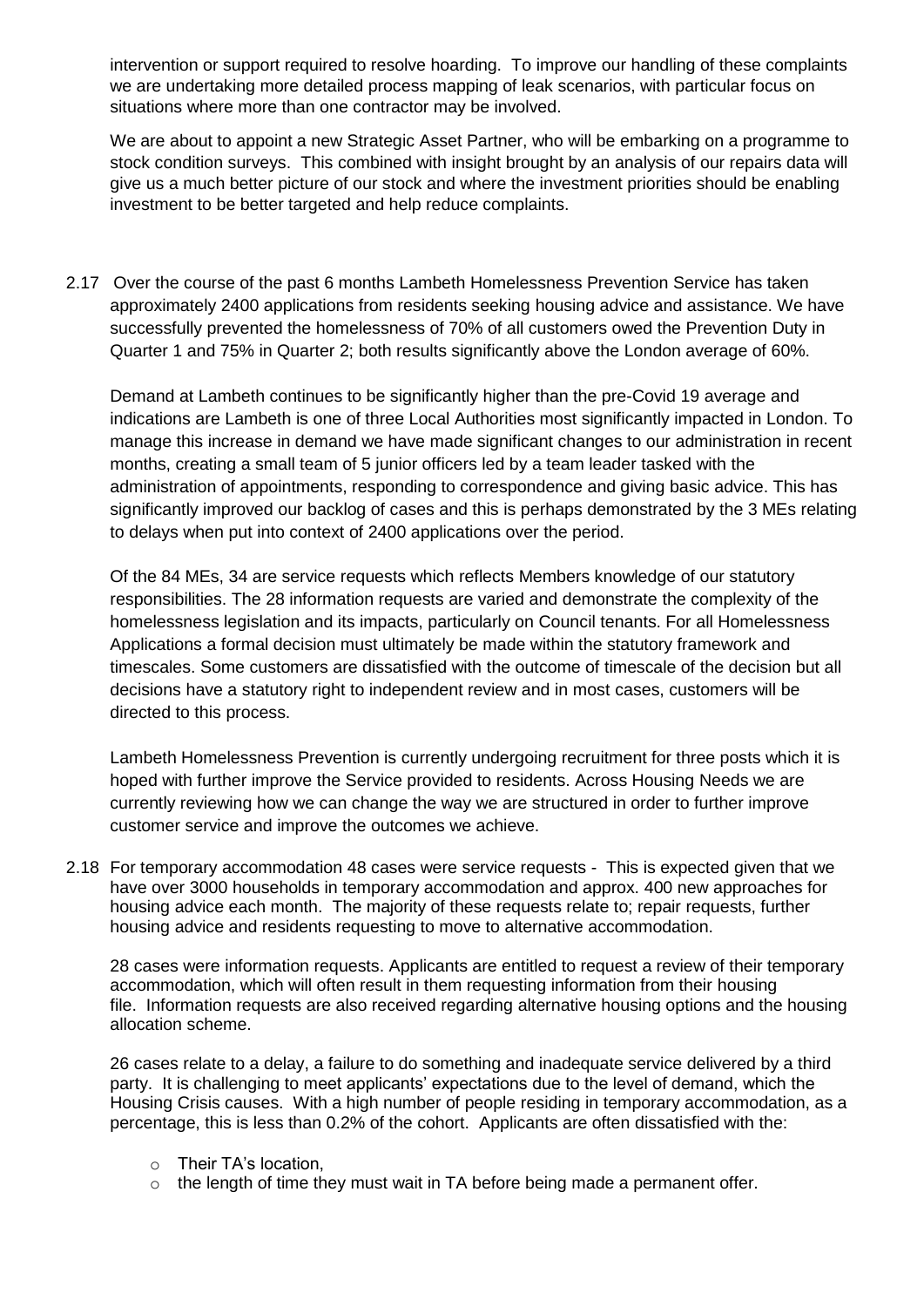19 cases relate to council policy – there are several policies that residents in temporary accommodation will not agree with; however, they are essential tools that assist us in meeting our legal obligation under the homeless provisions. Our housing allocation policy is notable, which doesn't place applicants in temporary accommodation into the High Priority Band. This policy will be reviewed and updated before the end of the financial year

2.19 Noise captured under environmental issues appears in the top 10 classifications of the highest volumes for the 1<sup>st</sup> time. This period noise cases were at 97 case of which 90 are service request, 5 are information requests, 1 failure in doing something and 1 case unclassified.

Requests for information and services make up the bulk of the cases and analysis has shown, during the varying restrictions in lockdown, perceptions of adherence to rules caused an influx of cases. The team have worked hard and flexibly during this period to respond to cases of noise nuisance and implement enforcement measures where necessary.

## **Freedom of Information Requests**

- 2.20 We received 1014 new FOI cases from Apr 21-Sept 21, similar to previous years (Apr 20- Sept 21) volume at 930 which may have been slightly lower due to Covid. As part of the new iCasework solution we now can publish our FOIs seamlessly as part of the ICO Transparency agenda. We are currently working on improvements to the website and publication of further FOI responses which aims to increase transparency, improve the customer experience and reduce FOI volumes.
- 2.21 During the reporting period 54 FOIs were escalated to Internal Review. Common themes for escalated FOIs were Housing Services and Parking/enforcement.   These service areas are highest primarily because both tend to include FOIs which are linked with related complaints.
- 2.22 The Information Commissioner's Office (ICO) is responsible for upholding information rights in the public interest.  Part of this includes improving the information rights practices of organisations by gathering and dealing with concerns raised by members of the public.
- 2.23 We received 17 cases from the ICO for review; 14 of which are ongoing/awaiting ICO Decision, 3 of which have been resolved informally.

## **Subject Access Requests (SARs)**

- 2.24 We received 538 SAR requests during the reporting period (up from 424 in the previous reporting period). Corporately 75.29% all cases were closed on time (up from 57.2% in the previous period). Information Governance colleagues are leading on an action plan and working with services across the organisation to deliver ICO recommendations. There is an additional focus group for housing to target sar performance. There has been a marked improvement in performance and significant training undertaken with services. The performance dashboards are being used by colleagues in all services. From 1<sup>st</sup> November 2021, the corporate complaints unit (CCU) will take responsibility Sar performance across the organisation.
- 2.25 An ME assurance board was constructed in Dec 2020 and is chaired by the strategic director of resident services, the board meet fortnight and then moved to monthly. A deep dive was conducted with members and officers to understand areas of issue and concern. As a result of an improvement plan the follow actions are noted: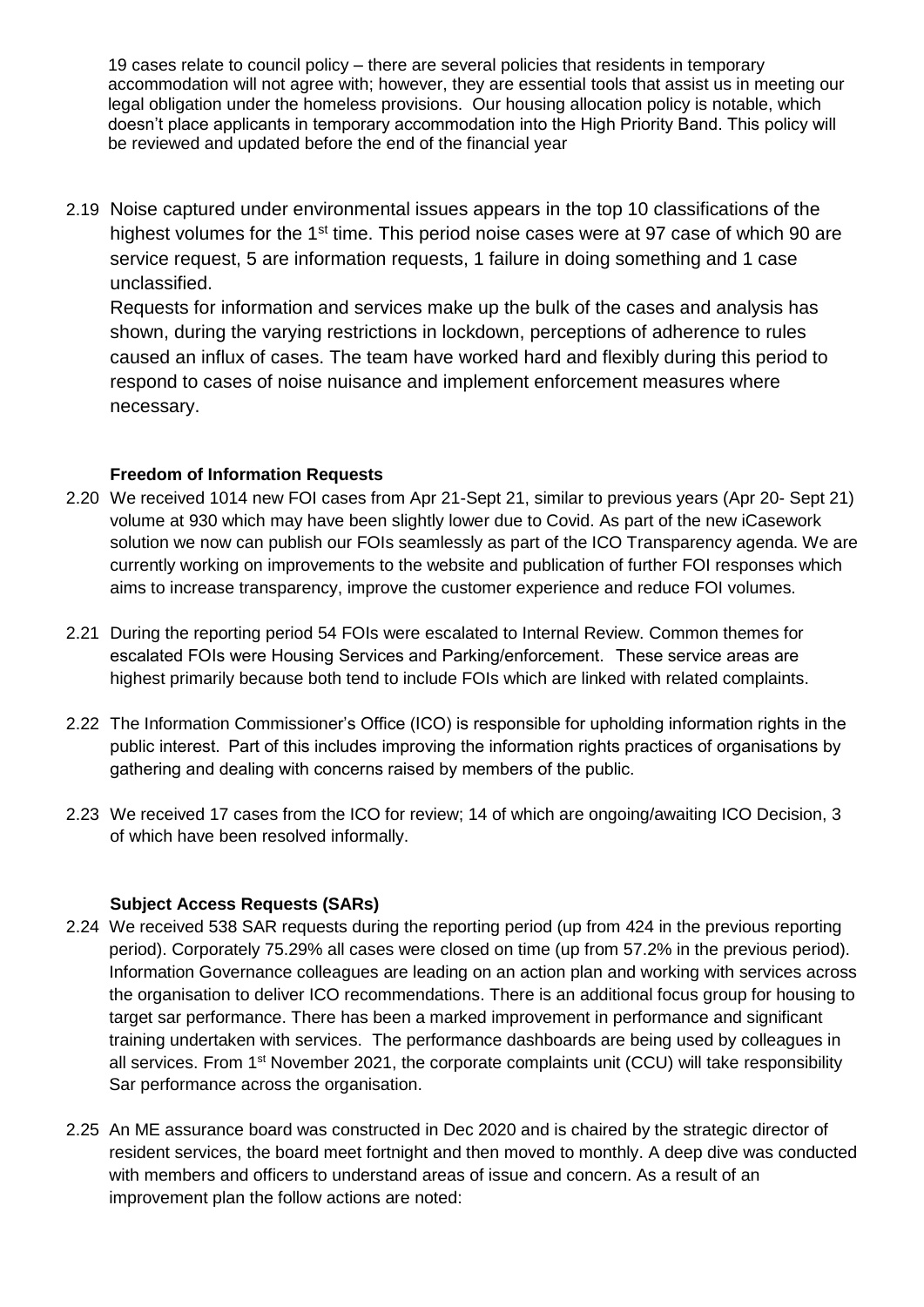- A ME feedback form continues capture members feedback on officer responses. Of the 26 items of feedback received from members, 81% are rated as very good, good, or neutral (up from 71%) and the remaining 19% are rated as poor (5 cases). Of these 5 cases, 3 required further follow up as the response wasn't satisfactory. In 1 case, the service user had not been contacted and in the remaining case the information was incorrect or delayed.
- ME link officers continue to sign off responses, ensuring quality and timeliness of responses and anecdotal feedback is that the quality of response has improved.
- A new collaborative offer has been developed where the service improvement team, working closely with the CCU, complete deep dives within services. The 1<sup>st</sup> pilot within housing is almost complete and improvements have been identified with 3 broken processes which was making customer contact difficult.
- 91% of MEs are logged within 24 hours of receipt (up from 90% and against a target of 48 hours) ensuring services have additional time to respond.
- 2.26 An Improvement plan was designed within the corporate complaints unit and has four themes looking at Customer transformation, training, customer standards and improving performance.

## **Customer Standards**

2.27 The new customer standard commitment launched in June 2021, with 6 pledges. This refocused our delivery and behaviour to be more customer centric. This work is part of the wider Customer experience strategy, and is one of the pillars of delivery, ensuring change embeds and sticks, becoming part of our new operating model. The 1<sup>st</sup> phase is focused on the services and partners with the highest volumes of contact with phase 2 focused on the remaining services, which completes in Oct 2021.The customer strategy and customer standards both have measures around customer satisfaction, improved service processes, business plan delivery and collaborative design with customers and partners.

#### **Customer Transformation**

2.28 To support the delivery of the customer experience strategy and to build on the customer journey, we are looking at innovation as one of the strategic objectives to enhance delivery. To this end the digital customer platform (DCP) has become one of the key programmes of work transforming the customer journey. As a key 2<sup>nd</sup> pillar of the customer experience strategy, providing customers with channels of choice, the DCP will enable 24/7 access to services whilst also maintain traditional channels for those that need them. Work in the 1<sup>st</sup> half of this year involved delivery of the new my account platform. During Q3& Q4 we will look at delivering 4 single sign on services, expanding the customer account and provide more joined up services online.

The website is a key enabling tool of the DCP journey and January 2021 saw the relaunch of the website on a new platform and meeting accessibility requirements. Since then, through incremental improvement the web site has moved from bottom 10% of websites to the top 10% of LA websites, as measured independently by Sitemorse. This is part of an ongoing journey for the website and incremental improvements will be built throughout the rest of the financial year.

Finally, the intranet refresh will start in Q4 20-21, to ensure staff comms and ways of working are shared in the most effective manner.

#### **Training**

2.29 Several training initiatives have been identified at a local, departmental and organisational level. To support departmental performance training has taken place around reports, complaints refresh, creating templates and active feedback from the ME link officers.

The complaints network was set up with departments in January 2021, has continued to grow in strength and services continue to meet monthly to promote learning, best practise and collaboration, giving services the opportunity to also liaise on complex cases. Learning is shared from the ICO and ombudsman.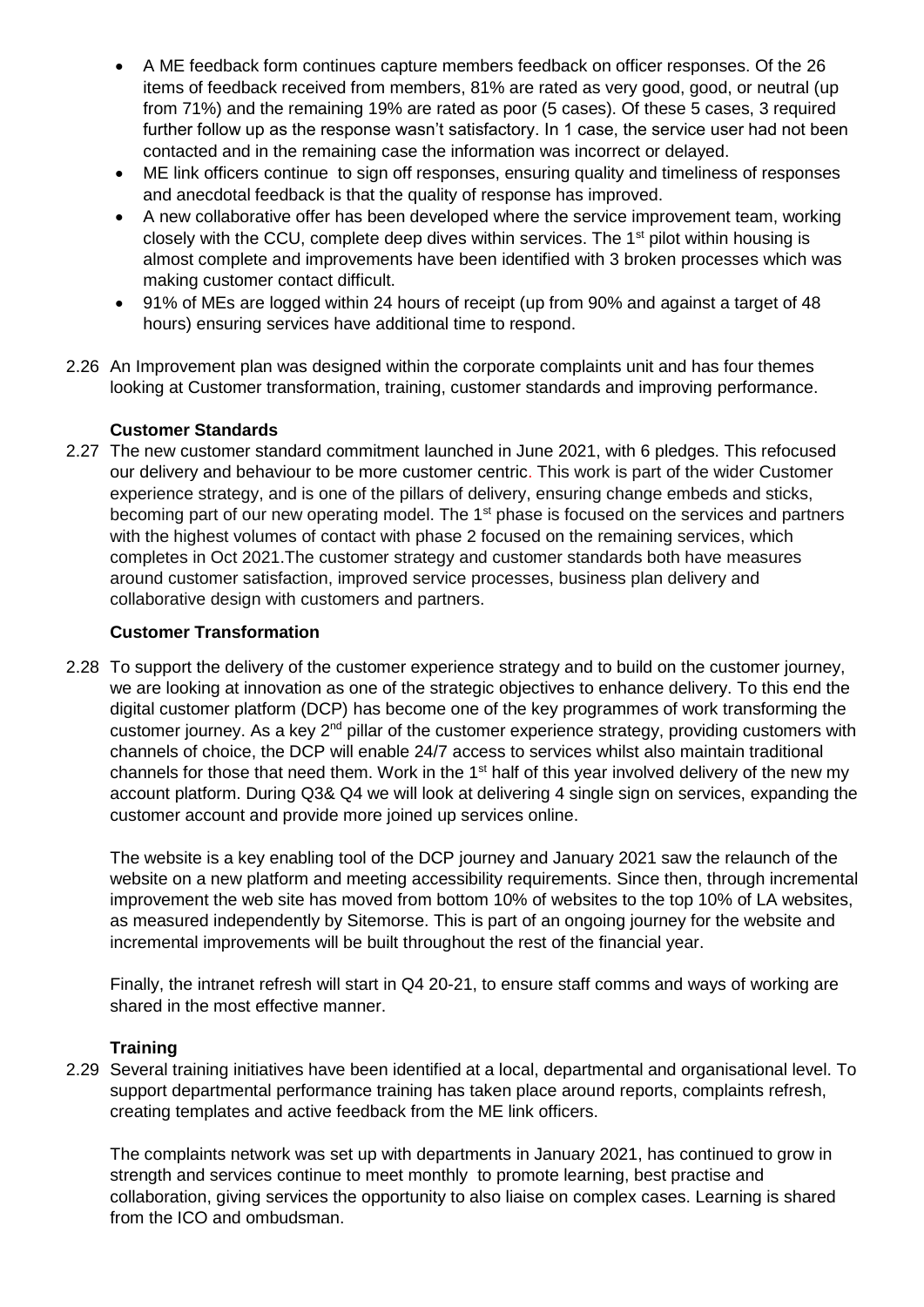Additionally, in 2021 a deep dive took place into housing ombudsman cases to identify where improvements could occur. This has been in partnership with the ombudsman and the outcomes have been achieved. A report from the ombudsman is expected in Q3.

We received our LGO annual assessment in Aug 2021, which showed improvement on the previous year. We are focused on reducing the level of cases upheld at stage 2, which is on par with the industry, but an area for improvement, nonetheless.

Finally, on an organisational level, the customer standards project will complete with 10 customer focused training sessions, available to all. This is also supported by the workforce transformation strategy and the customer standards will embed into induction material for new staff.

## **Improving performance**

2.30 Whilst the ME assurance board is 1 element of case-management, significant work has been undertaken on all case-management types, of which detail has extended towards training, reporting, collaboration and introducing lessons learnt.

During this period there were further improvements and insights delivered, notably:

- In July 2021 phase 1 of the digital customer platform was delivered, with phase 2 delivering by the end of Q4, increasing customers capability online.
- The customer experience strategy and standards launched In June 2021 and is an integral enabling strategy, complimenting council wide delivery. Significant work is taking place around communicating our measure to customers.
- Member engagement for the requirements of the members portal will took place in Q2 and direction taken on improvements to make member administration easier including an integrated form which is in development and reporting request which is in design
- A new culture programme will launch in Q4, centring around customer and brilliant basics
- The resident experience and digital team is overseeing new projects around the call centre and increasing telephony capability, to enable better a better customer experience. A new access model has been designed which will address some of the challenges customers face when contacting the council. This is a medium term programme which brings new processes, technology and service improvements together to deliver the next phase of the customer experience strategy.

## **Member training**

2.31 Member training was previously offered in early 2020 but was postponed due to Covid-19. Member training was noted as not required currently but preferred in the run up to May 2022. Planning has already commenced on member training and an induction/refresh for members.

## **3. FINANCE**

3.1 There are no financial implications arising as a direct result of this report.

## **4. LEGAL AND DEMOCRACY**

4.1 The powers and duties of the Local Government Ombudsman are contained in the Local Government Act 1974. If the Ombudsman is of the opinion that an injustice has been caused as a result of maladministration, he shall issue a formal report and it shall be the duty of the authority to consider the report and to notify the Ombudsman of the action that it has taken or proposes to take, including making a compensation payment.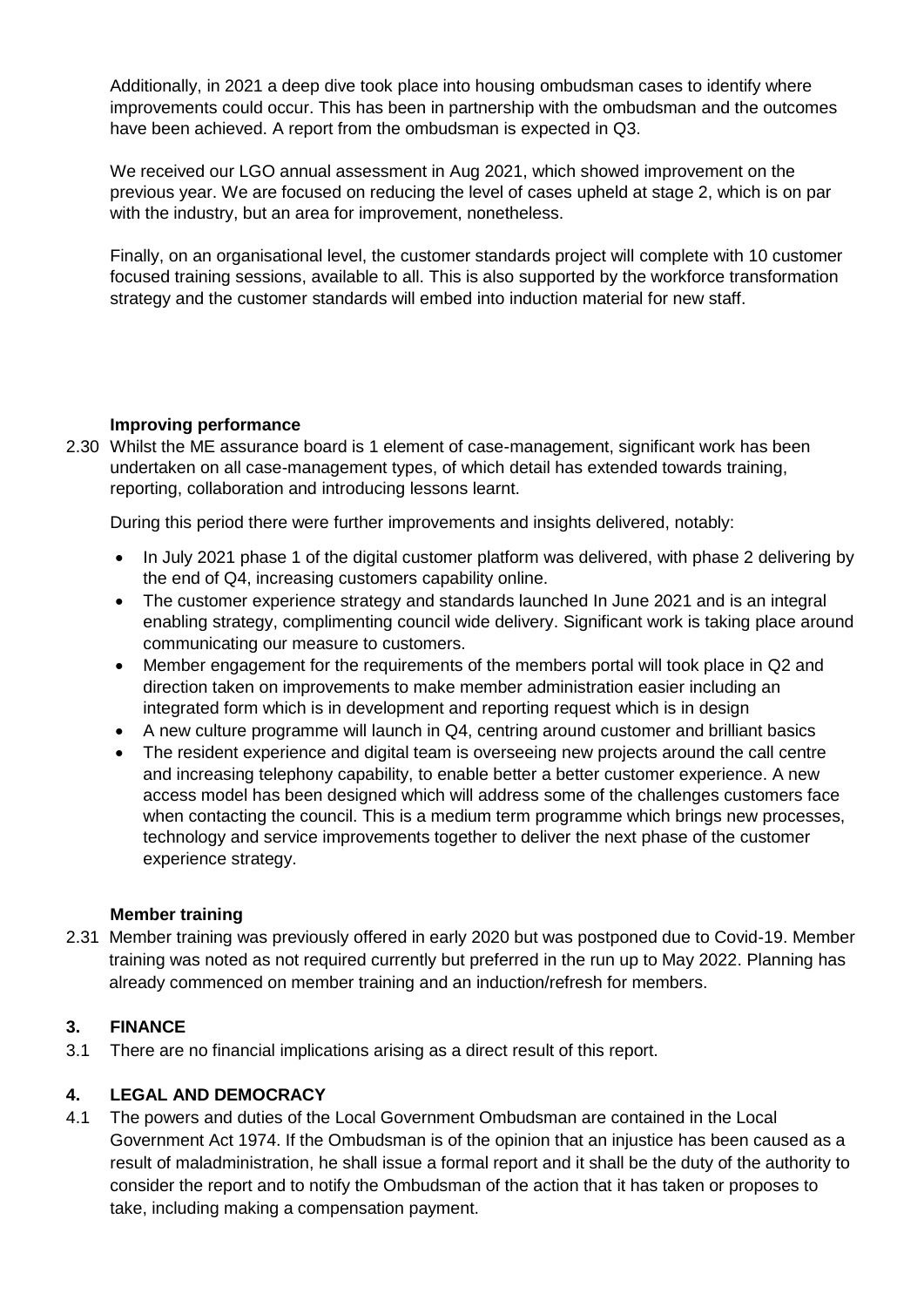- 4.2 The Housing Ombudsman Scheme is approved by the Secretary of State under the Housing Act 1996. The Act requires social landlords to be members of an approved scheme. The purpose of the Housing Ombudsman Scheme is to enable tenants and other individuals to have complaints about members investigated by a Housing Ombudsman. The Scheme came into effect on 1 April 2013. The role of the Ombudsman is to resolve disputes involving members of the Scheme, including making awards of compensation or other remedies when appropriate, as well as to support effective landlord-tenant dispute resolution by others.
- 4.3 The GDPR provides that data subjects should be provided with the contact details of the Data Protection Officer which would then allow for local resolution of non-compliance issues referred to above rather than the matter being escalated to the ICO.
- 4.4 The Data Protection Act 2018 allows the Council to extend the time to respond by a further two months if the request is complex or if it has received several requests from an individual. The Council must let the individual know within one month of receiving their request and explain why the extension is necessary.  If this is done, where appropriate, then the response time statistics referred to above would be improved.
- 4.5 There were no further comments from Democratic Services.

#### **5. CONSULTATION AND CO-PRODUCTION**

5.1 Not applicable.

#### **6. RISK MANAGEMENT**

6.1 There are no risks noted within this period and for this report. Project risks are picked up as part of project management and reported into the relevant governance boards.

## **7. EQUALITIES IMPACT ASSESSMENT**

7.1 Not applicable.

#### **8. COMMUNITY SAFETY**

8.1 Not applicable.

#### **9. ORGANISATIONAL IMPLICATIONS Environmental**

9.1 Not applicable.

#### **Health**

9.2 Not applicable.

#### **Corporate Parenting**

9.3 Not applicable.

#### **Staffing and accommodation**

9.4 Not applicable.

#### **Responsible Procurement**

9.5 Not applicable.

#### **10. TIMETABLE FOR IMPLEMENTATION**

10.1 Not applicable